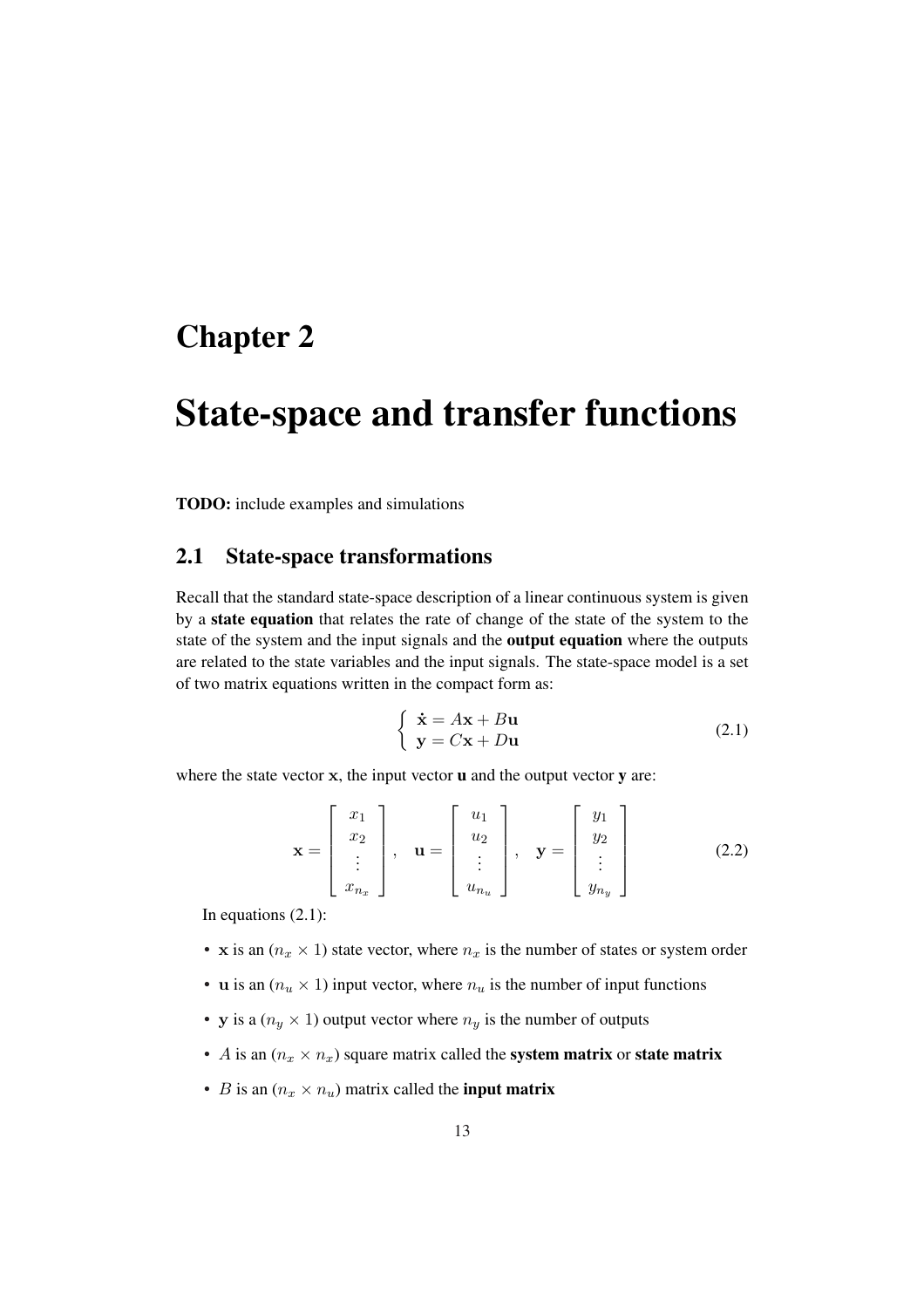- *C* is a  $(n_u \times n_x)$  matrix called the **output matrix**
- *D* is a  $(n<sub>y</sub> × n<sub>u</sub>)$  matrix which represents any direct connection between the input and the output. It as called the feedthrough matrix.

It has been already shown in the previous chapter that the definition of a state in a state-space description is not unique. This can be seen by considering the linear time-invariant system

$$
\begin{aligned} \dot{\mathbf{x}} &= A\mathbf{x} + B\mathbf{u} \\ \mathbf{y} &= C\mathbf{x} + D\mathbf{u} \end{aligned} \tag{2.3}
$$

where x denotes the state vector,  $u$  is the input vector,  $y$  is the output (measurement vector),  $\vec{A}$  is the state matrix,  $\vec{B}$  is the input matrix,  $\vec{C}$  is the output and  $\vec{D}$  is the feedthrough matrix, and a linear transformation of  $x$  to  $\bar{x}$  defined as

$$
\bar{\boldsymbol{x}}=T^{-1}\boldsymbol{x}\qquad \boldsymbol{x}=T\bar{\boldsymbol{x}}
$$

where  $T$  is any nonsingular matrix of appropriate dimensions. Substituting the new variables into (2.3) we obtain

$$
\begin{aligned}\n\dot{\bar{x}} &= \bar{A}\bar{x} + \bar{B}u\\ \ny &= \bar{C}\bar{x} + \bar{D}u\n\end{aligned} \tag{2.4}
$$

with  $\bar{A} = T^{-1}AT$ ,  $\bar{B} = T^{-1}B$ ,  $\bar{C} = CT$ ,  $\bar{D} = D$ .

Note that only the state vector and the matrices have changed, the input and output remain the same. Since the transfer function does not depend on the state vector, the same transfer function is obtained, given by

$$
H(s) = \frac{Y(s)}{U(s)}\tag{2.5}
$$

 $H(s)$  denotes the transfer function in the s-domain, and  $Y(s)$  and  $U(s)$  are the Laplace transform of  $y(t)$  and  $u(t)$ , assuming zero initial conditions.

### 2.2 From state-space to transfer matrix

To see how the transfer function is obtained, consider the Laplace transform of (2.3):

$$
sX(s) - X(0) = AX(s) + BU(s)
$$
  

$$
Y(s) = CX(s) + DU(s)
$$

Reordering the terms we get:

$$
(sI - A)X(s) = BU(s) + X(0)
$$
  

$$
X(s) = (sI - A)^{-1}(X(0) + BU(s))
$$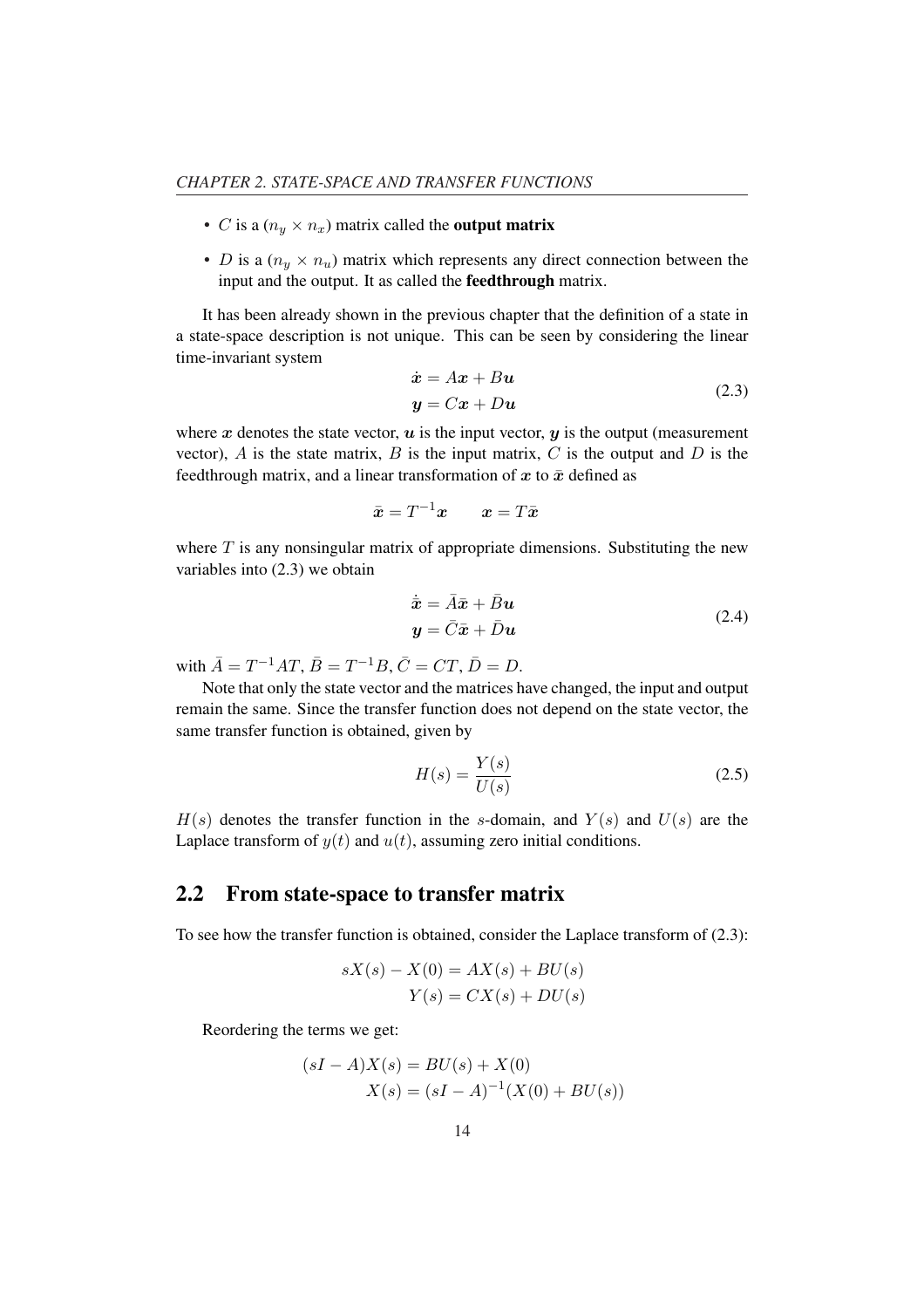and the output can be written as

$$
Y(s) = C(sI - A)^{-1}(X(0) + BU(s)) + DU(s)
$$

or

$$
Y(s) = C ((sI - A)^{-1}B + D) U(s) + C(sI - A)^{-1} X(0)
$$

which, as can be seen, depends on the initial conditions. In zero initial conditions, we obtain the well-known expression

$$
Y(s) = \underbrace{C((sI - A)^{-1}B + D)}_{H(s):=}U(s)
$$

and the transfer function

$$
H(s) = C(sI - A)^{-1}B + D
$$

Now, if the transfer function is computed using the transformed matrices  $\overline{A}$ ,  $\overline{B}$ ,  $\overline{C}$ , and  $\overline{D}$ , we get

$$
\bar{H}(s) = CT(sI - T^{-1}AT)^{-1}T^{-1}B + D
$$
  
=  $CTT^{-1}(sI - A)^{-1}TT^{-1}B + D$   
=  $C(sI - A)^{-1}B + D$ 

i.e., the same transfer function has been obtained as before.

Note that since

$$
H(s) = \frac{C \text{ Adj}(sI - A)B}{\det(sI - A)} + D
$$

the system poles are given by solution of the characteristic equation  $\det(sI-A) = 0$ , are also the eigenvalues of A.

## 2.3 From transfer function to state-space

This section is taken from Chapter 2 of ?.

Although the transformation from transfer function to a state-space model is not unique, here we present a method to obtain the state variables in the form of phase variables. The state variables are phase variables when each subsequent state is defined to be the derivative of the previous state variable.

Consider a system with the input  $u(t)$  and the output  $y(t)$  described by the n-th order linear differential equation:

$$
\frac{d^n y(t)}{dt^n} + a_{n-1} \frac{d^{n-1} y(t)}{dt^{n-1}} + \dots + a_1 \frac{dy(t)}{dt} + a_0 y(t) = b_0 u(t) \tag{2.6}
$$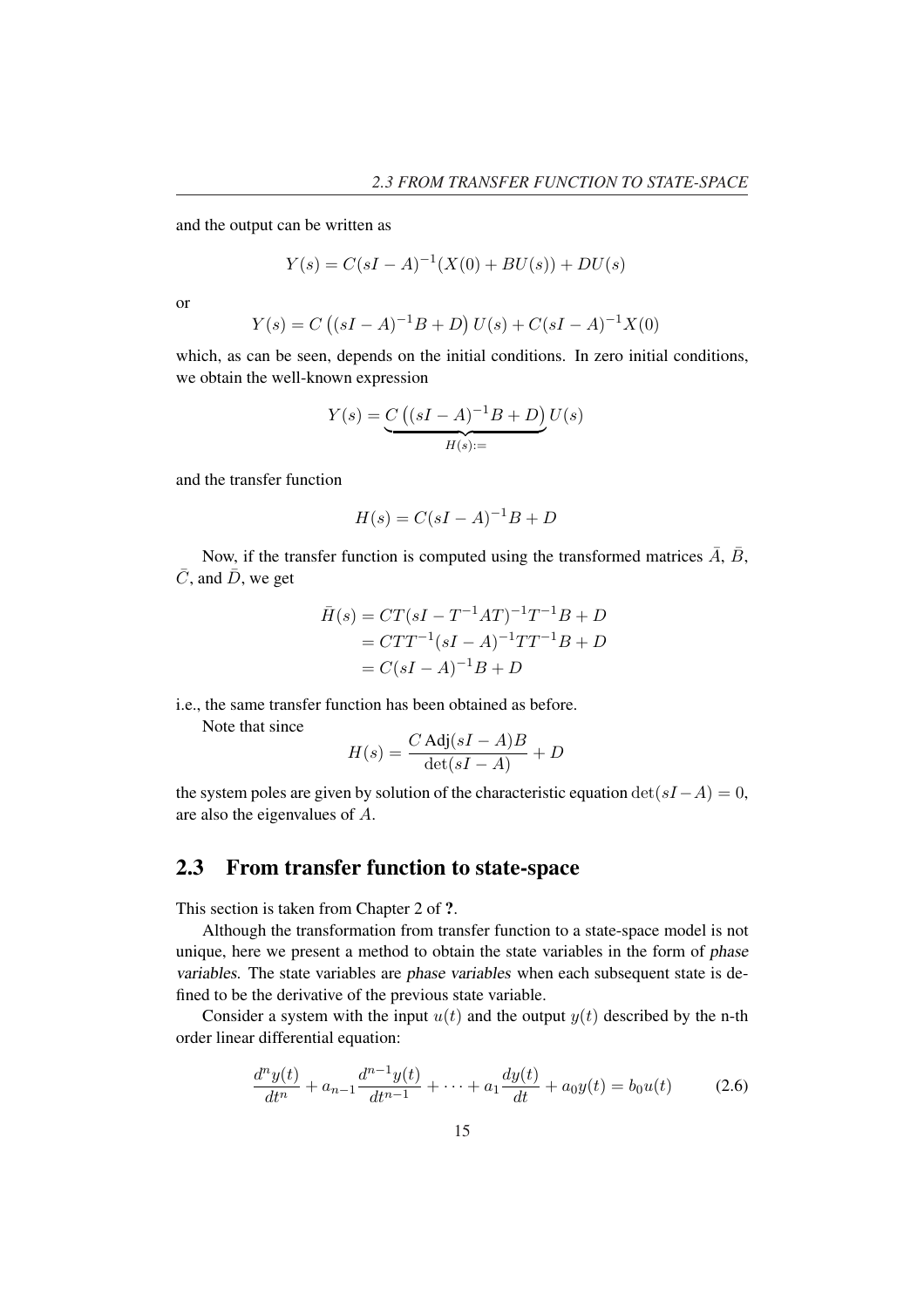A convenient way to chose the state variables is to choose the output  $y(t)$  and its  $n - 1$  derivatives as the state variables. They are called phase variables:

$$
x_1 = y
$$
  
\n
$$
x_2 = \frac{dy}{dt}
$$
  
\n
$$
\vdots
$$
  
\n
$$
x_n = \frac{d^{n-1}y}{dt^{n-1}}
$$
\n(2.7)

Differentiating both sides of the system (2.7) yields:

$$
\dot{x}_n = \frac{d^n y}{dt^n} \tag{2.8}
$$

If we denote  $\dot{x}_i = \frac{d^i x}{dt^i}$  $\frac{d^2x}{dt^i}$  the system (2.7) can be written also as:

$$
x_1 = y
$$
  
\n
$$
x_2 = \frac{dy}{dt} = \frac{dx_1}{dt} = \dot{x}_1
$$
  
\n
$$
x_3 = \frac{d^2y}{dt^2} = \frac{dx_2}{dt} = \dot{x}_2
$$
  
\n
$$
\vdots
$$
  
\n
$$
x_n = \frac{d^{n-1}y}{dt^{n-1}} = \frac{dx_{n-1}}{dt} = \dot{x}_{n-1}
$$
\n(2.9)

Substituting the definitions (2.7) and (2.8) into (2.6) we obtain:

$$
\dot{x}_n + a_{n-1}x_n + \dots + a_1x_2 + a_0x_1 = b_0u \tag{2.10}
$$

The n-th order differential equation  $(2.6)$  is equivalent to a system of n first order differential equations obtained from the definitions of the derivatives from (2.9) together with the  $\dot{x}_n$  that results from (2.10):

$$
\begin{aligned}\n\dot{x}_1 &= x_2\\ \n\dot{x}_2 &= x_3\\ \n\vdots\\ \n\dot{x}_{n-1} &= x_n\\ \n\dot{x}_n &= -a_0 x_1 - a_1 x_2 - \dots - a_{n-1} x_n + b_0 u\n\end{aligned}
$$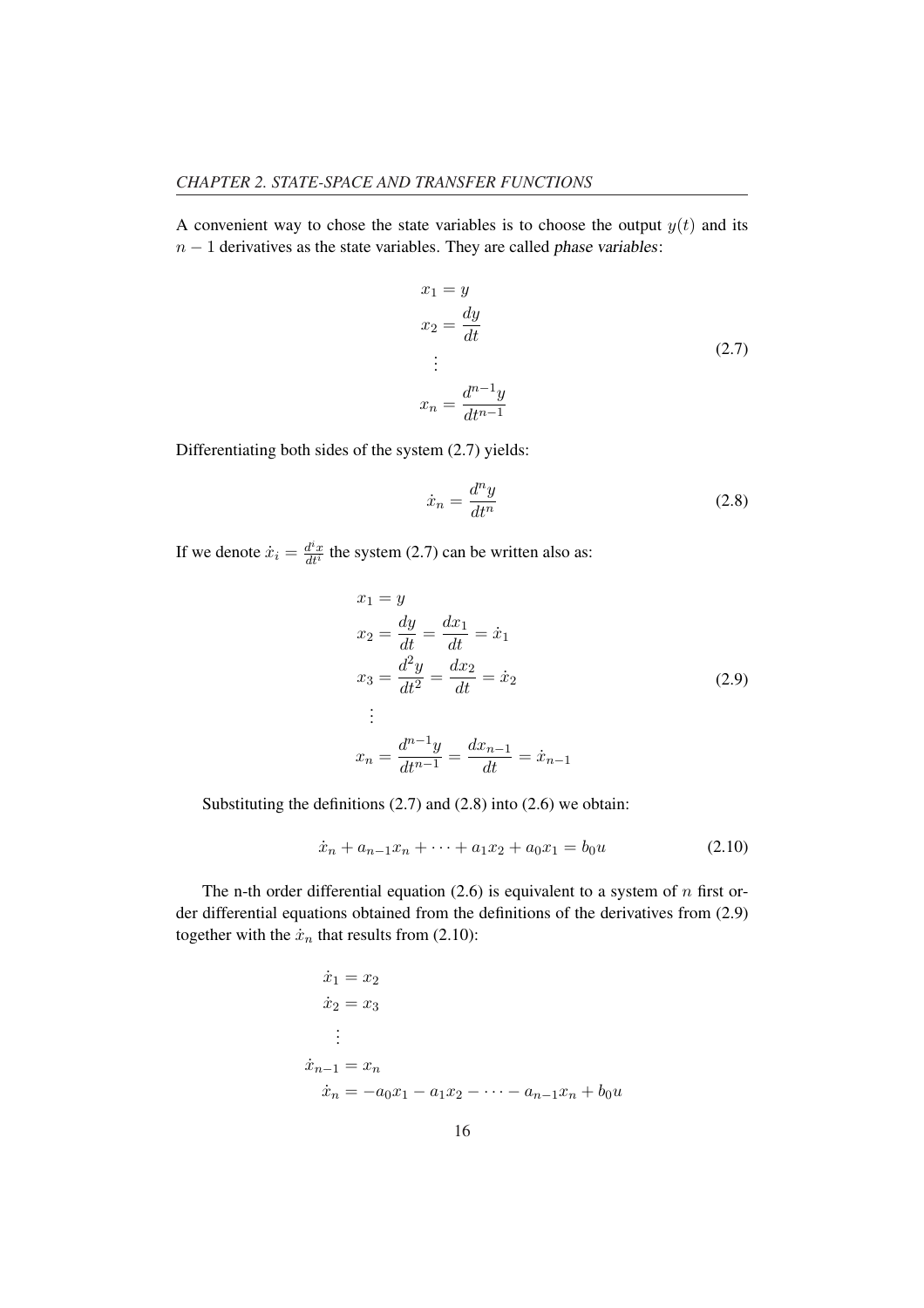In a matrix-vector form equations (2.11) become:

$$
\begin{bmatrix}\n\dot{x}_1 \\
\dot{x}_2 \\
\dot{x}_3 \\
\vdots \\
\dot{x}_{n-1} \\
\dot{x}_n\n\end{bmatrix} = \begin{bmatrix}\n0 & 1 & 0 & 0 & \cdots & 0 \\
0 & 0 & 1 & 0 & \cdots & 0 \\
0 & 0 & 0 & 1 & \cdots & 0 \\
\vdots \\
0 & 0 & 0 & 0 & \cdots & 1 \\
-a_0 & -a_1 & -a_2 & -a_3 & \cdots & -a_{n-1}\n\end{bmatrix} \begin{bmatrix}\nx_1 \\
x_2 \\
x_3 \\
\vdots \\
x_{n-1} \\
x_n\n\end{bmatrix} + \begin{bmatrix}\n0 \\
0 \\
0 \\
\vdots \\
0 \\
b_0\n\end{bmatrix} u
$$
\n(2.11)

Equation (2.11) is the phase-variable form of the state equation. This form is easily recognized by the pattern of 1's above the main diagonal and 0's for the rest of the state matrix, except for the last row that contains the coefficients of the differential equation written in reverse order, (Nise, 2004).

The output equation is:

$$
y = x_1
$$

or, in a vector form:

$$
y = \begin{bmatrix} 1 & 0 & 0 & 0 & \cdots & 0 \end{bmatrix} \begin{bmatrix} x_1 \\ x_2 \\ x_3 \\ \vdots \\ x_{n-1} \\ x_n \end{bmatrix} + 0 \cdot u \qquad (2.12)
$$

#### 2.3.1 Converting a transfer function with constant term at numerator

For a system with an input  $u$  and an output  $y$  consider a general transfer function with constant term at numerator:

$$
H(s) = \frac{b_0}{s^n + a_{n-1}s^{n-1} + \dots + a_1s + a_0} = \frac{Y(s)}{U(s)}
$$

Cross-multiplying the relation above yields:

$$
(sn + an-1sn-1 + \dots + a1s + a0)Y(s) = b0U(s)
$$

and by taking the inverse Laplace transform we get:

$$
\frac{d^{n}y}{dt^{n}} + a_{n-1}\frac{d^{n-1}y}{dt^{n-1}} + \cdots + a_{1}\frac{dy}{dt} + a_{0}y = b_{0}u
$$

This is exactly the equation (2.6) for which the phase-variable form was obtained above. The state equation is then (2.11) and the output equation is (2.12). Note that the matrix  $\mathbf{D} = 0$ .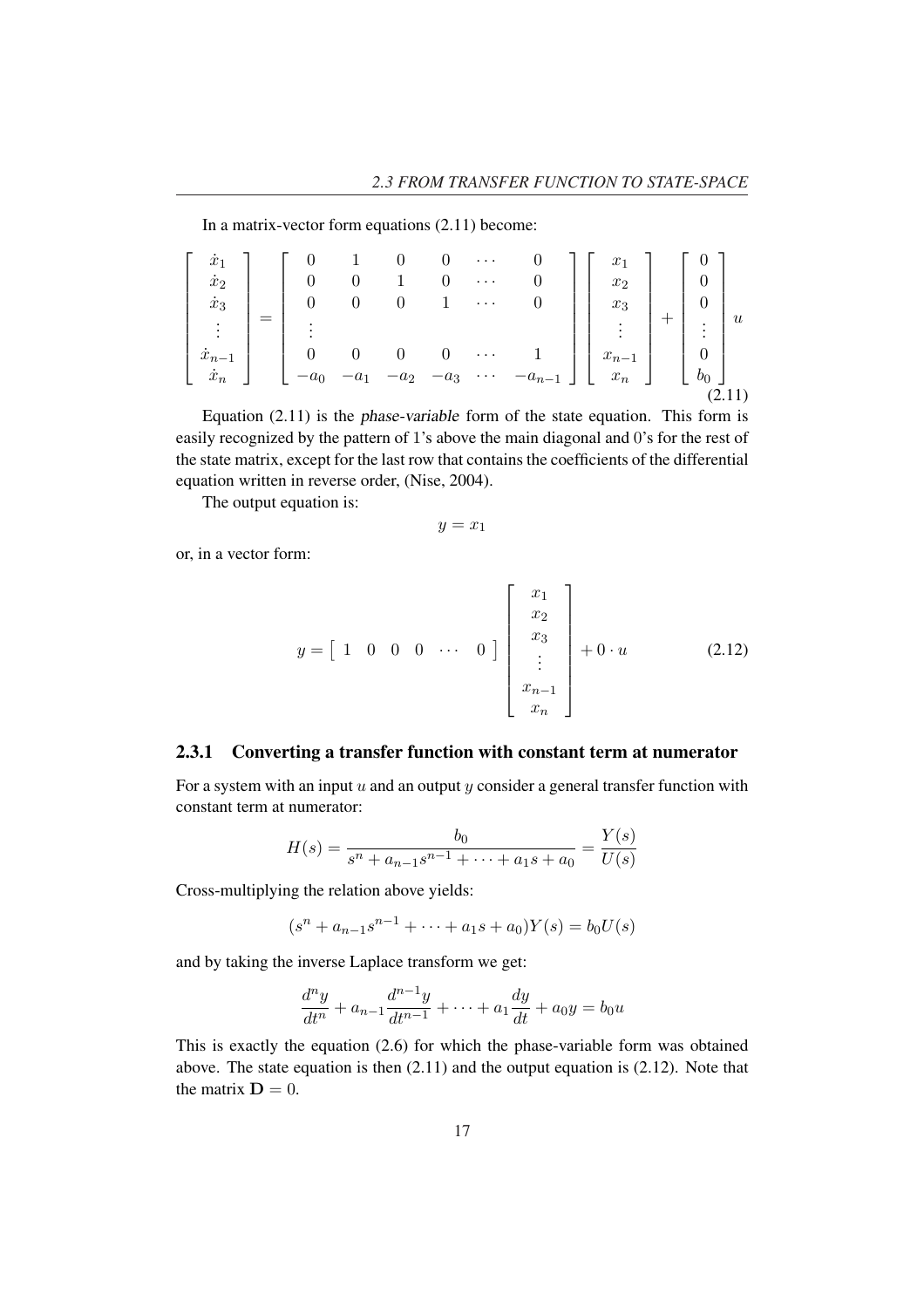Example 2.1 *Consider a system with the input* u *and an output* y *described by the transfer function:*

$$
H(s) = \frac{2}{s^3 + 2s^2 + 3s + 4}
$$

*The transfer function written as the ratio of the Laplace transform of the output to the Laplace transform of the input, with all the initial conditions assumed to be zero is:*

$$
\frac{Y(s)}{U(s)} = \frac{2}{s^3 + 2s^2 + 3s + 4}
$$

*or*

$$
(s3 + 2s2 + 3s + 4)Y(s) = 2U(s)
$$

*Taking the inverse Laplace transform we obtain the differential equation:*

$$
\frac{d^3y}{dt^3} + 2\frac{d^2y}{dt^2} + 3\frac{dy}{dt} + 4y = 2u
$$
\n(2.13)

*Choosing the state variables as successive derivatives (phase variable form) we get:*

$$
x_1 = y
$$
  
\n
$$
x_2 = \frac{dy}{dt} = \frac{dx_1}{dt} = \dot{x}_1
$$
  
\n
$$
x_3 = \frac{d^2y}{dt^2} = \frac{dx_2}{dt} = \dot{x}_2
$$

*and the derivative of the last state variable is:*

$$
\dot{x}_3 = \frac{d^3y}{dt^3}
$$

*All the above definitions are now replaced into (2.13):*

$$
\dot{x}_3 + 2x_3 + 3x_2 + 4x_1 = 2u
$$

*This last relation and the definitions of the phase variables will give the state equation in the phase variable form:*

$$
\begin{aligned}\n\dot{x}_1 &= x_2\\ \n\dot{x}_2 &= x_3\\ \n\dot{x}_3 &= -4x_1 - 3x_2 - 2x_3 + 2u\n\end{aligned}
$$

*and the output equation:*

$$
y=x_1
$$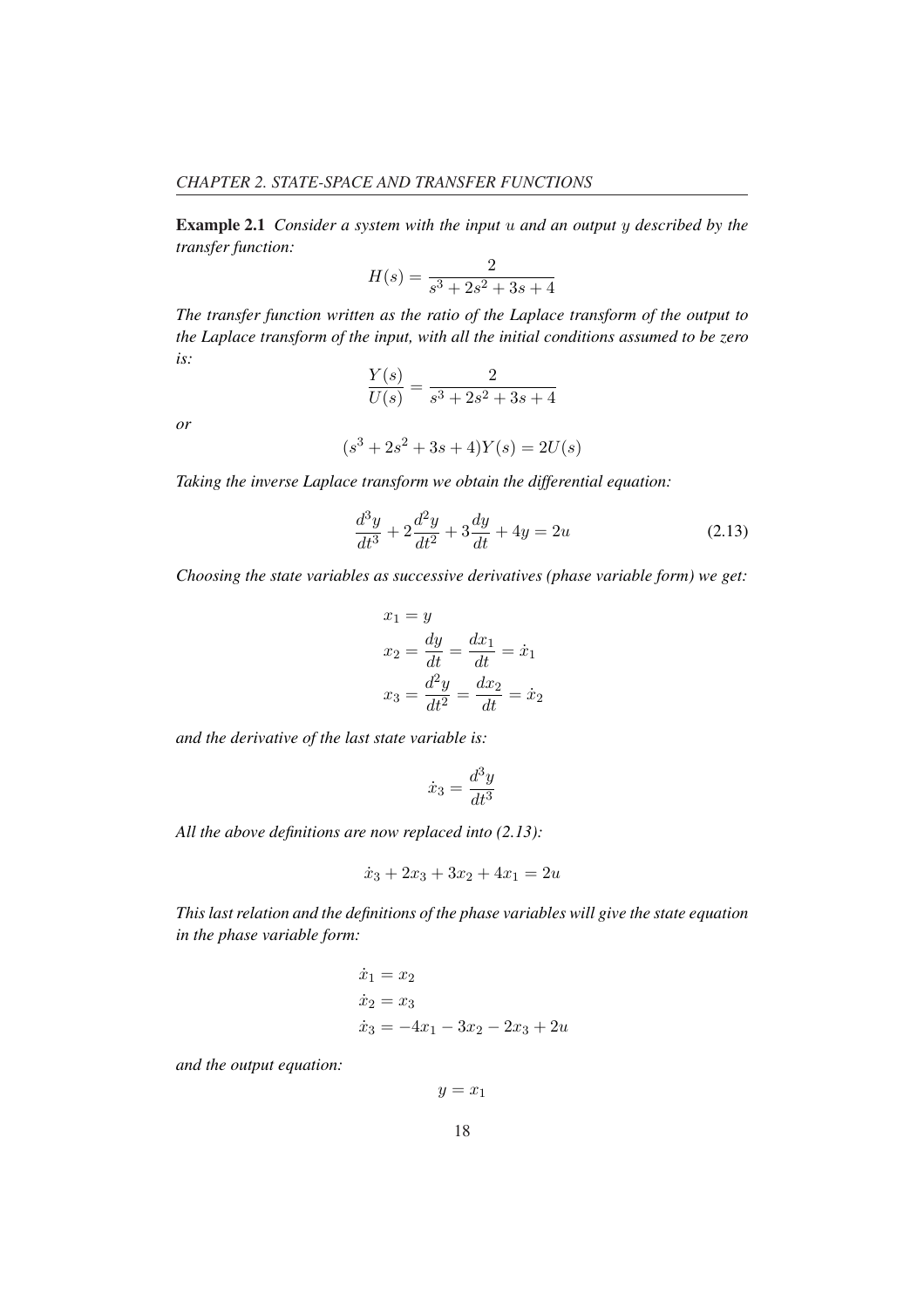*In the matrix-vector form, the state-space model is:*

$$
\begin{bmatrix} \dot{x}_1 \\ \dot{x}_2 \\ \dot{x}_3 \end{bmatrix} = \begin{bmatrix} 0 & 1 & 0 \\ 0 & 0 & 1 \\ -4 & -3 & -2 \end{bmatrix} \begin{bmatrix} x_1 \\ x_2 \\ x_3 \end{bmatrix} + \begin{bmatrix} 0 \\ 0 \\ 2 \end{bmatrix} u \tag{2.14}
$$

$$
y = \begin{bmatrix} 1 & 0 & 0 \end{bmatrix} \begin{bmatrix} x_1 \\ x_2 \\ x_3 \end{bmatrix}
$$
 (2.15)

*If the vector of state variables is denoted by*

$$
\mathbf{x} = \left[ \begin{array}{c} x_1 \\ x_2 \\ x_3 \end{array} \right]
$$

*the state-space model is:*

$$
\dot{\mathbf{x}} = \begin{bmatrix} 0 & 1 & 0 \\ 0 & 0 & 1 \\ -4 & -3 & -2 \end{bmatrix} \mathbf{x} + \begin{bmatrix} 0 \\ 0 \\ 2 \end{bmatrix} u
$$

$$
y = \begin{bmatrix} 1 & 0 & 0 \end{bmatrix} \mathbf{x}
$$

#### 2.3.2 Converting a transfer function with polynomial at numerator

Although the method presented below can be applied for systems of any order, to simplify the demonstration, consider a third-order transfer function with a secondorder polynomial in the numerator:

$$
H(s) = \frac{b_2s^2 + b_1s + b_0}{s^3 + a_2s^2 + a_1s + a_0}
$$

Notice that the denominator is <sup>a</sup> monic polynomial (the leading coefficient or the coefficient of highest degree is equal to 1). If the polynomial in the numerator is of order less than the polynomial in the denominator, the numerator and denominator can be handled separately. First, separate the transfer function into two cascaded transfer functions, as shown in Figure 2.1: the first is the denominator and the second one is just the numerator, (Nise, 2004).

The first transfer function will be converted to the phase-variable representation in state-space as demonstrated in the previous subsection 2.3.1. Hence, phase variable  $x_1$  is the output and the rest of the phase variables are the internal variables of the first block as shown in Figure 2.1.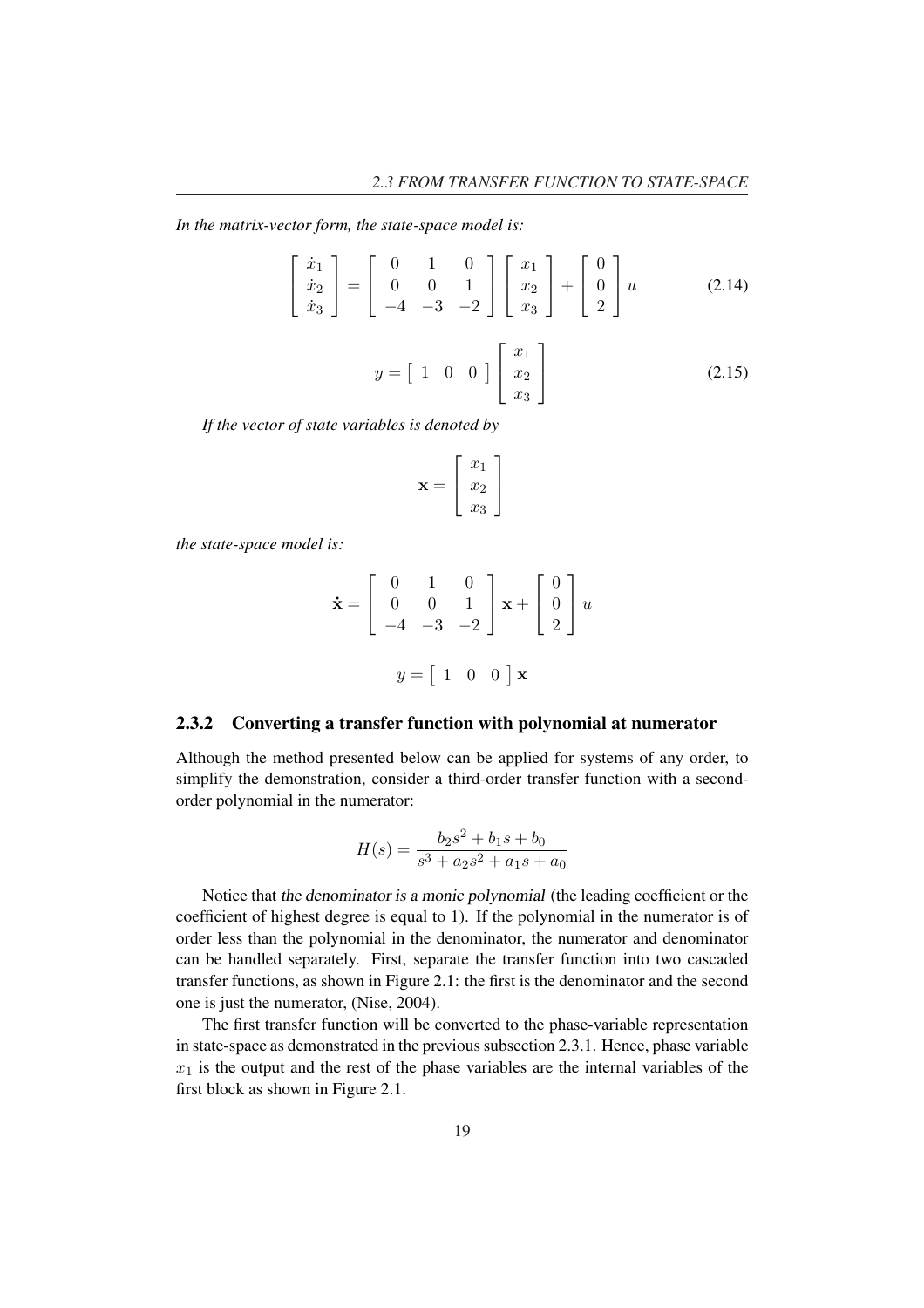

Figure 2.1: Decomposing a transfer function

The first transfer function is:

$$
\frac{X_1(s)}{U(s)} = \frac{1}{s^3 + a_2 s^2 + a_1 s + a_0} \tag{2.16}
$$

and the second one:

$$
\frac{Y(s)}{X_1(s)} = b_2 s^2 + b_1 s + b_0
$$
\n(2.17)

Following the procedure described in the previous section, the state equation resulting from  $(2.16)$  will be:

$$
\begin{bmatrix} \dot{x}_1 \\ \dot{x}_2 \\ \dot{x}_3 \end{bmatrix} = \begin{bmatrix} 0 & 1 & 0 \\ 0 & 0 & 1 \\ -a_0 & -a_1 & -a_2 \end{bmatrix} \begin{bmatrix} x_1 \\ x_2 \\ x_3 \end{bmatrix} + \begin{bmatrix} 0 \\ 0 \\ 1 \end{bmatrix} u \qquad (2.18)
$$

The second transfer function with just the numerator yields:

$$
Y(s) = (b_2s^2 + b_1s + b_0)X_1(s)
$$

where, after taking the inverse Laplace transform with zero initial conditions:

$$
y = b_2 \frac{d^2 x_1}{dt^2} + b_1 \frac{dx_1}{dt} + b_0 x_1
$$

But the derivative terms are the definitions of the phase variables obtained in the first block. Thus, writing the terms in reverse order, the output equation is:

$$
y = b_0 x_1 + b_1 x_2 + b_2 x_3
$$

or, in a matrix form:

$$
y = \begin{bmatrix} b_0 & b_1 & b_2 \end{bmatrix} \begin{bmatrix} x_1 \\ x_2 \\ x_3 \end{bmatrix}
$$
 (2.19)

Hence, the second block simply forms a specified linear combination of the state variables developed in the first block.

From another perspective, the denominator of the transfer function yields the state equations while the numerator yields the output equation.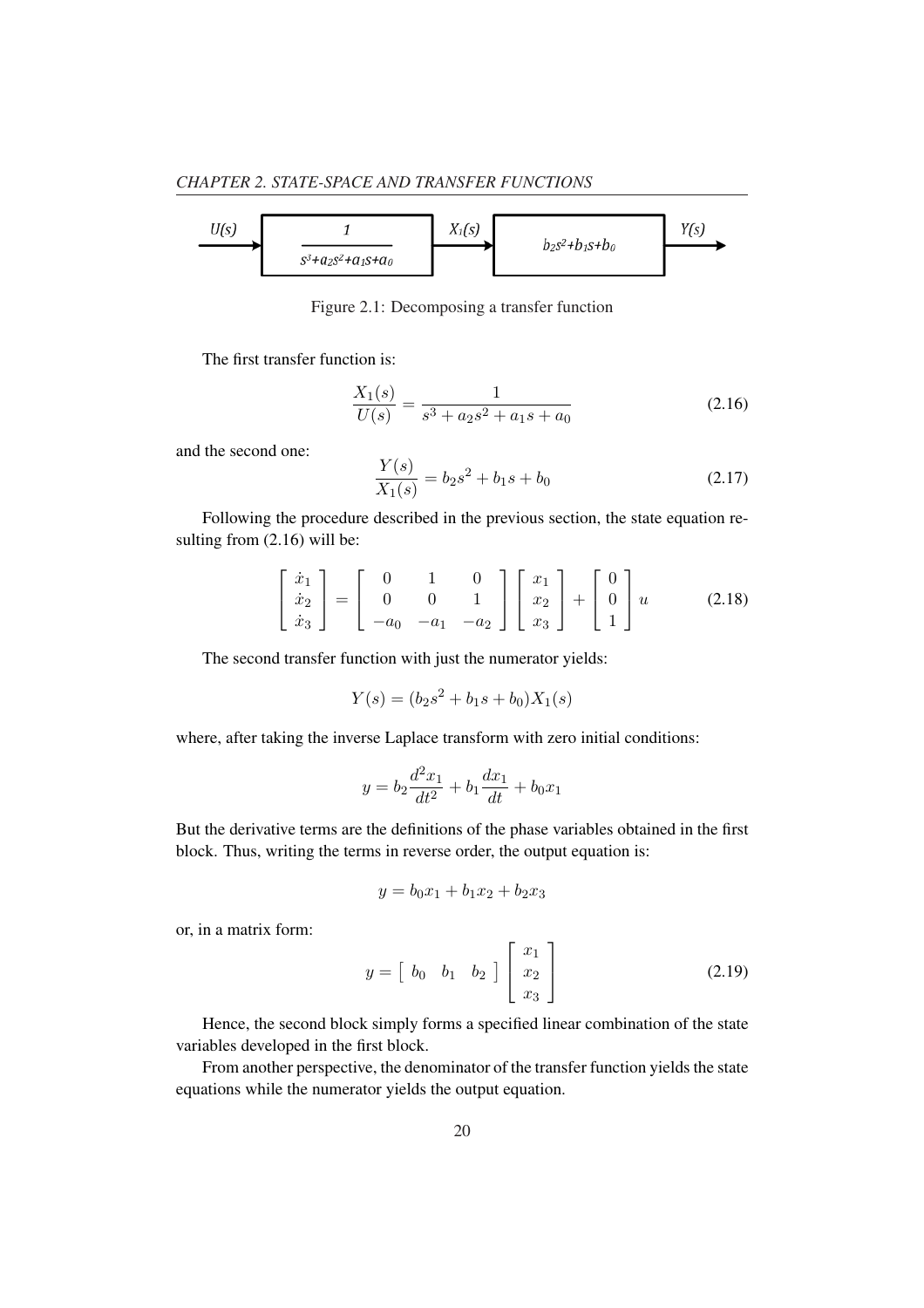If the order of the polynomial in the numerator is equal to the order of the polynomial in the denominator, the third-order transfer function will be written in the general form:

$$
H(s) = \frac{b_3s^3 + b_2s^2 + b_1s + b_0}{s^3 + a_2s^2 + a_1s + a_0}
$$

and the numerator resulted from the decomposition is:

$$
\frac{Y(s)}{X_1(s)} = b_3s^3 + b_2s^2 + b_1s + b_0 \text{ or } Y(s) = (b_3s^3 + b_2s^2 + b_1s + b_0)X_1(s)
$$

After taking the inverse Laplace transform with zero initial conditions:

$$
y = b_3 \frac{d^3 x_1}{dt^3} + b_2 \frac{d^2 x_1}{dt^2} + b_1 \frac{dx_1}{dt} + b_0 x_1
$$

Using the definitions of the state variables resulted in the first block and re-arranging the terms:

$$
y = b_0 x_1 + b_1 x_2 + b_2 x_3 + b_3 x_3
$$

The output equation must not contain any derivatives of the state variables, but we can replace  $\dot{x}_3$  with the last equation of the system (2.18):

$$
\dot{x}_3 = -a_0 x_1 - a_1 x_2 - a_2 x_3 + u
$$

so it will become:

$$
y = b_0x_1 + b_1x_2 + b_2x_3 + b_3(-a_0x_1 - a_1x_2 - a_2x_3 + u)
$$

Re-arranging the output equation is:

$$
y = (b_0 - b_3 a_0)x_1 + (b_1 - b_3 a_1)x_2 + (b_2 - b_3 a_2)x_3 + b_3 u
$$

or, in the matrix form:

$$
y = \begin{bmatrix} b_0 - b_3 a_0 & b_1 - b_3 a_1 & b_2 - b_3 a_2 \end{bmatrix} \begin{bmatrix} x_1 \\ x_2 \\ x_3 \end{bmatrix} + [b_3] u \qquad (2.20)
$$

Note that the output equation (2.19) is the same as (2.20) for  $b_3 = 0$ . Also, note that the matrix D is no longer equal to zero. If the system has one input and one output, D is a scalar value and in this case  $D = b_3$ .

If the system is represented by a transfer function, the minimum number of state variables that have to be chosen is equal to the order of the system (or the order of the polynomial in the denominator of the transfer function).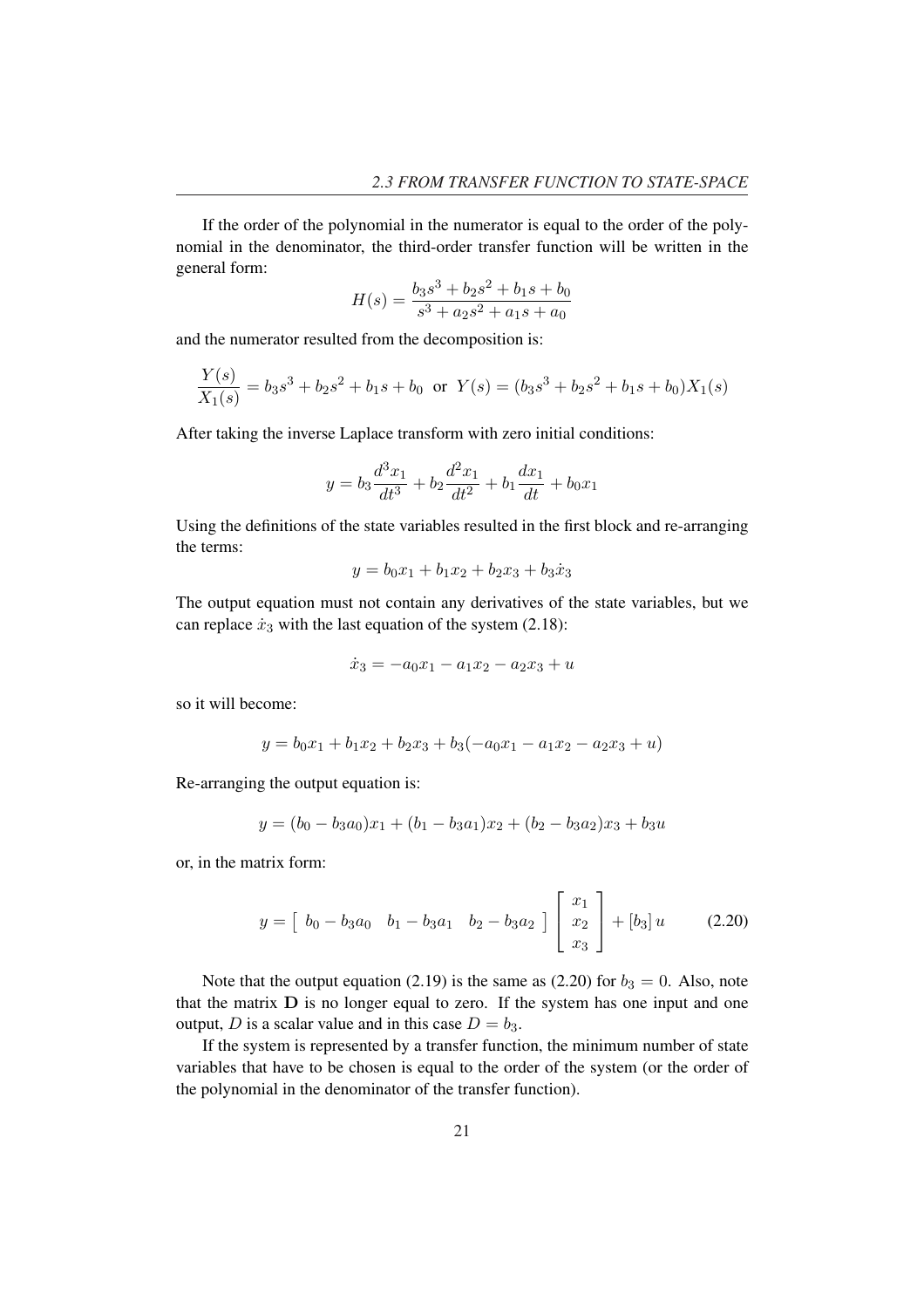Example 2.2 *Consider a system with the input* u *and an output* y *described by the transfer function:*

$$
H(s) = \frac{s+2}{s^2 + 2s + 2}
$$

*Determine the state-space model in the phase variable form.*

*• Separate the transfer function into two cascaded blocks.*

*The transfer functions written as the ratio of the Laplace transform of the output to the Laplace transform of the input, with all the initial conditions assumed to be zero are:*

$$
\frac{X_1(s)}{U(s)} = \frac{1}{s^2 + 2s + 2}, \quad \frac{Y(s)}{X_1(s)} = s + 2
$$

*• Find the state equations for the first block. From the first transfer function we have:*

$$
(s^2 + 2s + 2)X_1(s) = U(s)
$$

*and the differential equation obtained by taking the inverse Laplace transform is:*

$$
\ddot{x}_1 + 2\dot{x}_1 + 2x_1 = u
$$

*The first state variable was already chosen as the output of the first block*  $x_1$ *and the number of state variables is* 2*, equal to the order of the system. Therefore we choose the second state in the phase variable form:*

$$
x_2=\dot{x}_1
$$

*Replacing in the differential equation we obtain:*

·

$$
\dot{x}_2 + 2x_2 + 2x_1 = u
$$

*Re-arranging and taking also the definition of the second state variable we obtain the state equations:*

$$
\begin{array}{rcl}\n\dot{x}_1 &=& x_2 \\
\dot{x}_2 &=& -2x_1 - 2x_2 + u\n\end{array}
$$

*or*

$$
\begin{aligned}\n\dot{x}_1 \\
\dot{x}_2\n\end{aligned}\n\bigg] = \begin{bmatrix}\n0 & 1 \\
-2 & -2\n\end{bmatrix}\n\begin{bmatrix}\nx_1 \\
x_2\n\end{bmatrix} + \begin{bmatrix}\n0 \\
1\n\end{bmatrix} u\n\end{aligned}
$$
\n
$$
\dot{\mathbf{x}} = \begin{bmatrix}\n0 & 1 \\
-2 & -2\n\end{bmatrix} \mathbf{x} + \begin{bmatrix}\n0 \\
1\n\end{bmatrix} u
$$
\n(2.21)

*or*